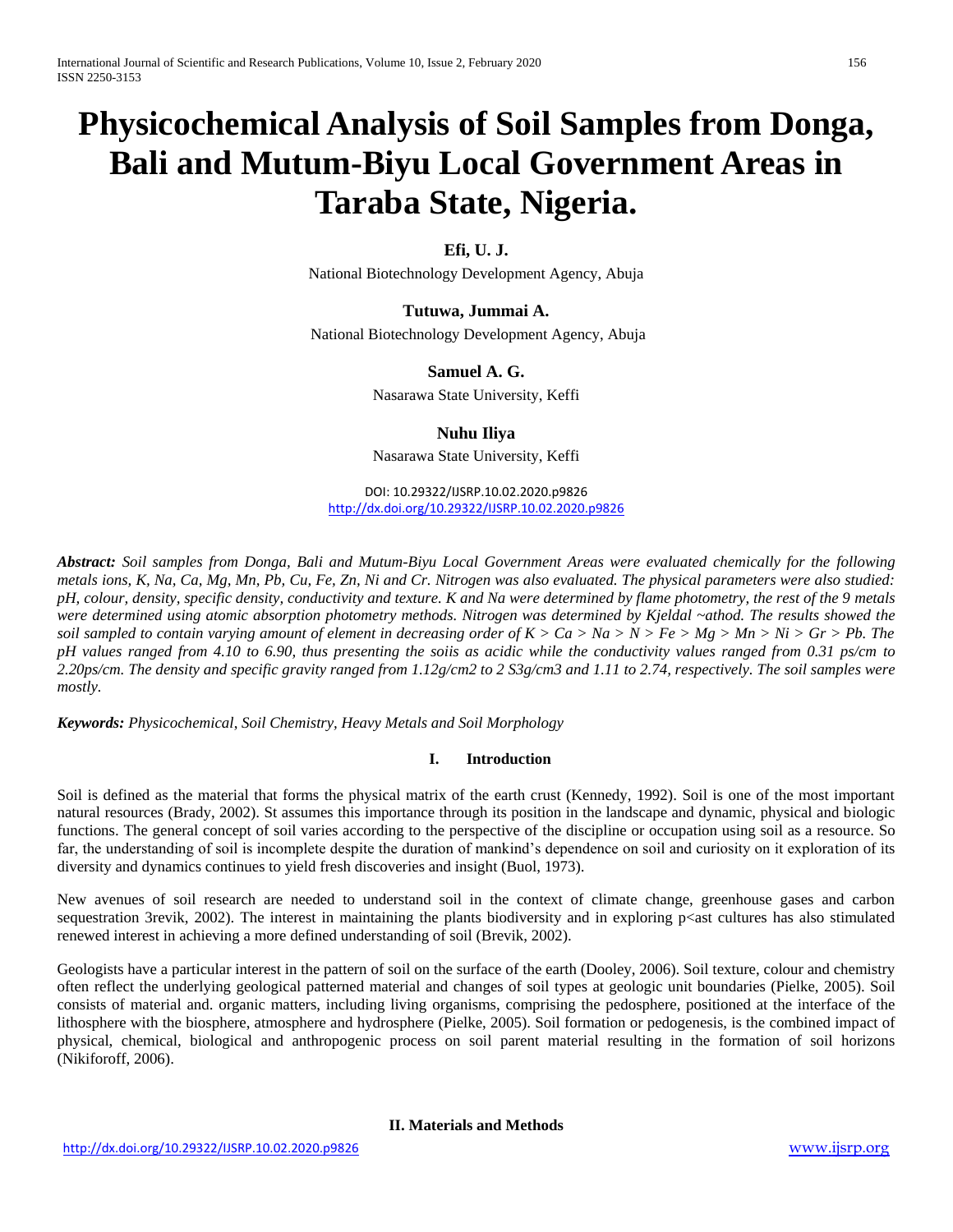Three different farmlands were selected for this study. This farmlands includes: Donga, Bali and Mutum-Biyu Local Government Areas, the sampling was carried out at a distance of two (2) kilometers apart from 10km in each of the four (4) cardinal directions (North, south, East West) respectively in each metropolis.

## **2.2 Sample Collection and Pretreatment**

Most of our knowledge of soil chemistry comes from soil study. Soil study includes preliminarily soil mapping and sampling. The process was to determined the different soil types, soil elemental composition and other properties of the soil (Brady, 2002). Information were derived from physical geography and analysis of chemical elements, vegetation and land use pattern.

## **2.3 Sampling**

In Donga, Bali and Mutum-Biyu Local Government Areas, the sampling was carried out at a distance of two (2) kilometers apart from 10km in each of the four (4) cardinal directions (North, south, East West) respectively in each metropolis. Soil sampling was dugged at about 3cm depth using a cutlass and a hoe for clearing the dried grasses and digging. Each of the soil samples in the four (4) cardinal directions was packaged in an air tight large envelope. The same method of sampling was used in the three (3) local government areas and there were a total of 60 soil samples.

#### **2.4 List of the Soil Samples**

In each metropolis and each of the four cardinal direction five (5) samples were collected and labelled N1 to N5 for the north direction, S1 to S5 for the south direction, E1 to E5 for the east direction and W1 to W5 for the west direction. The labels were contrasted by the first letters of names of the metropolis D, B and M, for Donga, Bali and Mutum-Biyu respectively. Soil samples location from Donga, Bali and Mutum -Biyu Local Government Area of Taraba State, Nigeria were denoted as;

| LS. |             |               |                |                  |               |  |
|-----|-------------|---------------|----------------|------------------|---------------|--|
|     | Location    |               |                |                  |               |  |
|     |             | North         | South          | East             | West<br>Total |  |
|     |             |               |                |                  |               |  |
|     | Donga L.G.A | $DN1$ - $DN5$ | $DS1-DS5$      | DE1-DE5          | DW1-DW5 20    |  |
|     |             |               |                |                  |               |  |
|     | Bali L.G. A | BN1-BN5       | <b>BS1-BS5</b> | <b>BE1 - BE5</b> | BW1 - BW5 20  |  |
|     |             |               |                |                  |               |  |
|     | Mutum Biyu  | $MN1 - MN5$   | <b>MSI-MSS</b> | <b>ME1 - ME5</b> | MW1-MW5 20    |  |
|     |             |               |                |                  |               |  |

#### SAMPLES

## **2.5 Sample Analysis**

The physical properties of the soils determined were colour density, and specific density and texture while chemical elements were N, K, Na, Ca, Mn, Pb, Fe, Zn, Ni, Cr and Cu.

## **2.6 pH and Conductiivity**

The pH were measured using 1:2 soil,water ratio with the the pH( Mclean 1982).

The aqueous solutions of samples used for pH were also used for the conductimetry. The electrode was cleared with distilled water and wiped with tissue paper. The electrode was dipped into the sample solution and reading taking from the digital conductimeter. The unit of the scale is microsemen/centimetres (ps/cm).

## **2.7 Density and Specific Gravity**

Density were measured by 10cm3 cylinder weighed on an electronic weighing balance as W1 and then 5cm3 of distilled water was poured into the cylinder and subsequent weight of both water and cylinder taken as  $W_2$ . The weight of water was obtained by deducting  $w_1$  from  $W_2$  i.e  $W_2$  -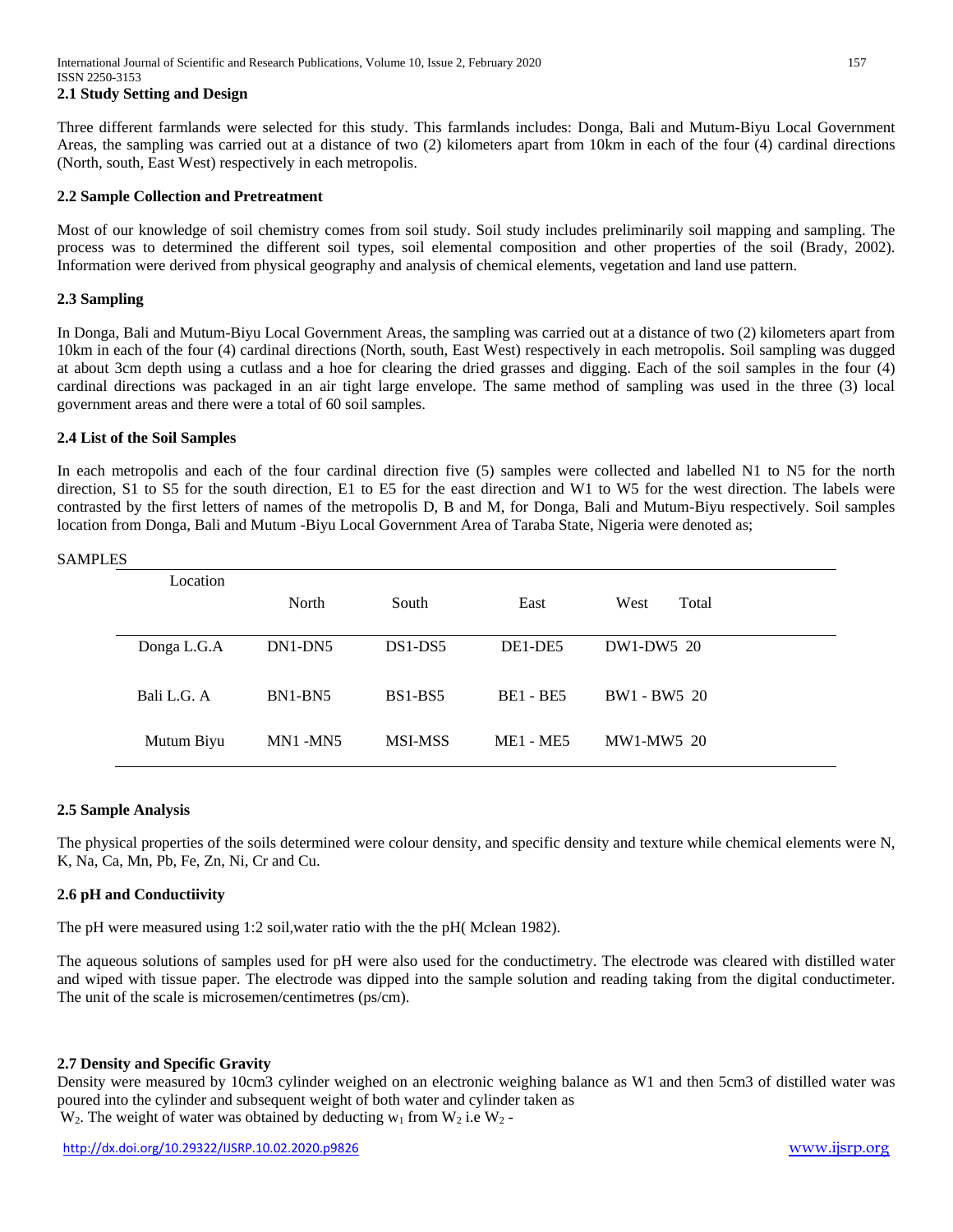International Journal of Scientific and Research Publications, Volume 10, Issue 2, February 2020 158 ISSN 2250-3153 Wi. The density of water calculated as:-

Density of each soil sample  $(p_s) = Mass = 1g$ Volume ΔV

Specific gravity of each soil sample is  $=$   $(p<sub>s</sub>)$ 

 $(p_w)$ 

## **2.8 Colour and Texture**

Soil is the first impression one has when viewing soil (Bigham etal, 1993). Striking colours and contrasting pattern are likely to be noticed about soil, but colour has little effect on the behaviour and use of soil (Brady, 2002). An important exception to this statement is the fact that dark-coloured surface soil absorbed more solar energy than lighter- coloured soil and therefore warms up fastly (Brady, 2002). The main reason for studying soil colours is that they provide valuable clues to the nature of other soil properties and conditions (Brady, 1996). Soil texture is the proportion of different sized particles in a soil (Brady, 1996). Soil texture is critical for understanding of soil behaviour and management. Soil texture in the field is not readily subjected to change, so it is considered as a basic property of soil.

#### **III. Results**

The result of the heavy metal levels from the studied farmlands in Donga, Bali and Mutum-Biyu Local Government Areas are presented as follows;

The results of the physical properties are presented in table 1, while table 2 shows the chemical parameter values of the soil samples in all the samples sites.

| Samples         | Colour              | Notation   | Texture | Density      | Specific | pH   | Conductivity (x |
|-----------------|---------------------|------------|---------|--------------|----------|------|-----------------|
|                 |                     |            |         | $(g/cm^3)$   | gravity  |      | $10~^3$ pis/cm) |
| $DN_1$          | Dark brown          | 7.3 YR 3/2 | Fine    | 1.54         | 1.59     | 6.90 | 1.55            |
| $DN_2$          | Light reddish brown | SYR 6/4    | Fine    | 1.92         | 1.94     | 6.30 | 1.45            |
| $DN_3$          | Weak red            | 2.5 YR 5/4 | Coarse  |              | 1.69     | 5.20 | 1.23            |
| $DN_4$          | Pinkish gray        | 7.5 YR 6/2 | Coarse  | 1.66<br>1.78 | 1.89     | 5.30 | 2.20            |
| $DN_5$          | Light red           | SYR 5/8    | Coarse  | 1.16         | 1.22     | 4.10 | 1.39            |
| DS <sub>1</sub> | Black               | 5 YR 2.5/2 | Fine    | 1.21         | 1.32     | 5.00 | 1.49            |
| DS <sub>2</sub> | Light reddish brown | 5 YR 6/4   | Fine    | 1.32         | 1.41     | 4.90 | 1.36            |
| DSs             | Dark brown          | 7.5 YR 4/4 | Fine    | 1.25         | 1.31     | 5.20 | 1.22            |
| DS <sub>4</sub> | Black               | 5 YR 2.5/1 | Fine    | 1.47         | 1.48     | 4.30 | 1.23            |
| DS <sub>5</sub> | Dark reddish gray   | 5 YR 4/2   | Gravel  | 1.72         | 1.77     | 5.80 | 131             |
| DE <sub>1</sub> | Reddish yellow      | 5 YR 6/8   | Coarse  | 1.61         | 1.66     | 5.30 | 1.63            |
| DE <sub>2</sub> | Reddish brown       | 5 YR 4/4   | Fine    | 1 J 8        | 1.87     | 5.30 | 1.51            |
| DE <sub>3</sub> | Dark reddish brown  | 5 YR 3/4   | Coarse  | 1.72         | 1.75     | 5.50 | 1.40            |
| DE <sub>4</sub> | Reddish gray        | 5 YR 5/2   | Coarse  | 1.75         | 1.76     | 5.40 | 1.04            |
| $DW_1$          | Reddish brown       | 5 YR 4/4   | Fine    | 1.47         | 1.52     | 5.50 | 1.09            |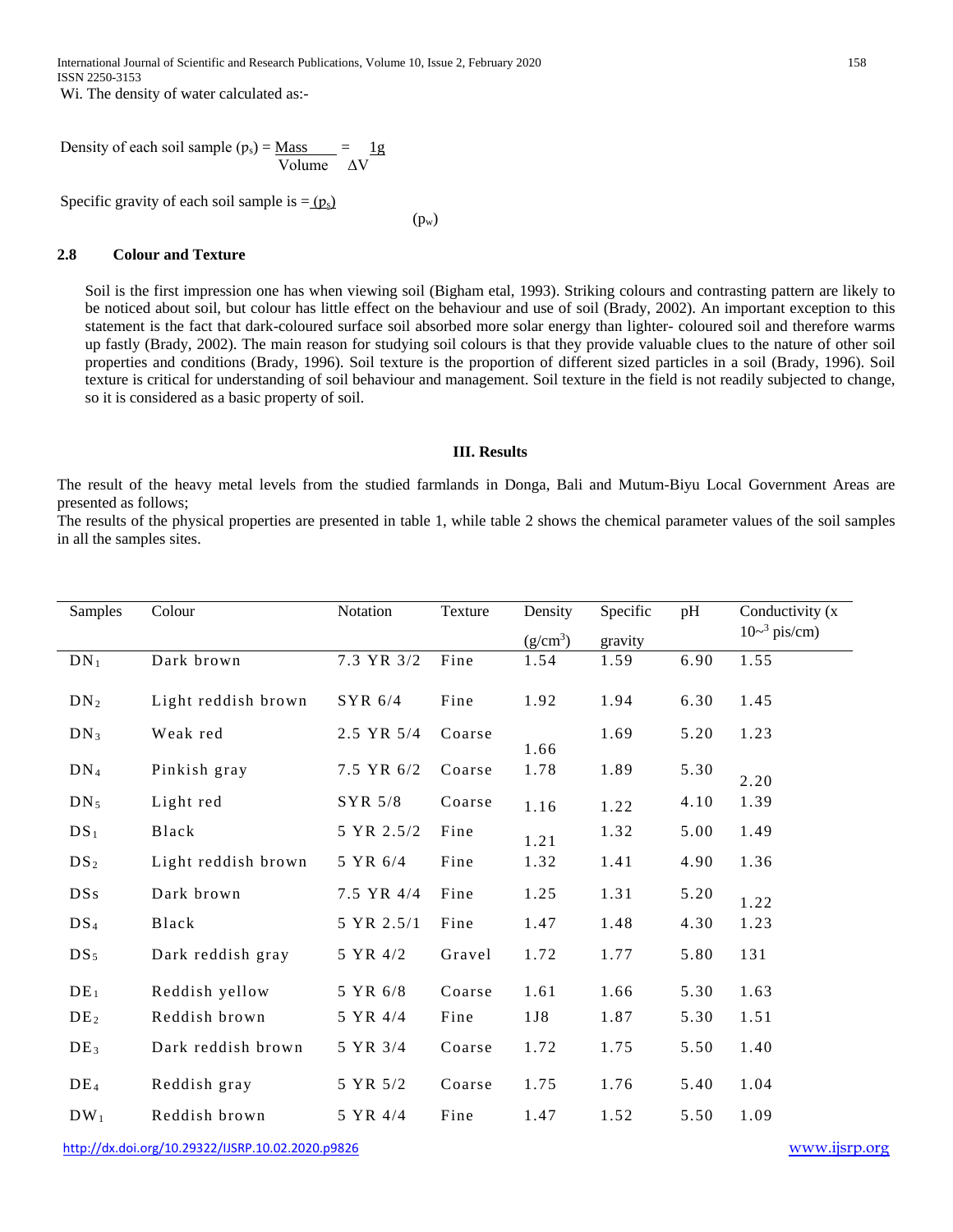| ISSN 2250-3153  | International Journal of Scientific and Research Publications, Volume 10, Issue 2, February 2020 |                   |        |      |      |      | 159  |
|-----------------|--------------------------------------------------------------------------------------------------|-------------------|--------|------|------|------|------|
| $DW_2$          | Brown                                                                                            | 5 YR 5/4          | Coarse | 1.28 | 1.34 | 5.20 | 1.29 |
| $DW_3$          | Reddish brown                                                                                    | 5 YR 5/3          | Coarse | 1.32 | 1.38 | 5.40 | 1.22 |
| $DW_4$          | Dark brown                                                                                       | 7.5 YR 4/4        | Fine   | 1.25 | 1.28 | 4.20 | 1.39 |
| $DW_5$          | Strong brown                                                                                     | 7.5 YR 5/6        | Fine   | 1.28 | 1.29 | 5.60 | 1.39 |
| BN <sub>1</sub> | Strong brown                                                                                     | 7.5 YR 5/8        | Coarse | 1.17 | 1.19 | 6.00 | 1.49 |
| BN <sub>2</sub> | Light red                                                                                        | 10 R 6/6          | Gravel | 1.47 | 1.48 | 5.20 | 1.46 |
| BN <sub>3</sub> | Light red                                                                                        | 10 R 6/8          | Coarse | 1.45 | 1.46 | 5.00 | 1.45 |
| BN <sub>4</sub> | Light reddish brown                                                                              | 5 YR 6/4          | Coarse | 1.51 | 1.54 | 5.60 | 1.56 |
| BN <sub>5</sub> | Reddish yellow                                                                                   | 5YR6/6            | Fine   | 1.56 | 1.57 | 4.30 | 1.16 |
| BS <sub>1</sub> | Yellow red                                                                                       | 7.5 YR 5/8        | Coarse | 1.72 | 1.79 | 4.40 | 123  |
| BS <sub>2</sub> | Strong brown                                                                                     | 7.5 YR 5/6        | Coarse | 1.14 | 1.12 | 4.90 | 1.29 |
| BS <sub>3</sub> | Pinkish gray                                                                                     | 7.5 YR 6/2 Coarse |        | 1.12 | 1.11 | 5.10 | 1.30 |

Table 2: Soil contents of N, K, Na, Ca, Mn, Pb, Fe, Zn, Ni and Cr in the study area

| Sample          | $\mathbf N$                   | ${\bf K}$         | Na         | Ca                                     | Mg                                   | Mn             | ${\rm Pb}$                               | $\rm Fe$                                | Zn                             | Ni                                                   | Cr                        |
|-----------------|-------------------------------|-------------------|------------|----------------------------------------|--------------------------------------|----------------|------------------------------------------|-----------------------------------------|--------------------------------|------------------------------------------------------|---------------------------|
|                 |                               |                   |            |                                        |                                      |                |                                          |                                         | $\overline{4}$                 |                                                      | $\overline{2}$            |
|                 |                               |                   |            |                                        |                                      |                |                                          |                                         |                                |                                                      | $10\,$                    |
| $DN_3$          | 143                           | $10\,$            | 220        | $70\,$                                 | 12                                   | $\mathfrak 3$  | 3                                        | 14                                      | 5                              | $\overline{7}$                                       | $\overline{4}$            |
| $DN_4$          | 123                           | 502               |            |                                        | 31                                   | 55             | $\mathfrak{S}$                           |                                         |                                |                                                      | $\rm ND$                  |
| $DN_5$          | 83                            | 500               |            | 330                                    | 41                                   | 35             |                                          | 15                                      | 5                              |                                                      | $\overline{4}$            |
| DS <sub>1</sub> | 109                           | 125               | 240        |                                        |                                      |                | 0.9                                      |                                         |                                | $\mathfrak{Z}$                                       | $\rm ND$                  |
| DS <sub>2</sub> | $87\,$                        | 500               |            | 330                                    | 42                                   |                | 3                                        | 14                                      | 15                             | 14                                                   | $\overline{2}$            |
| DS <sub>3</sub> | 35                            | 980               |            | 320                                    | $27\,$                               | 36             | 5                                        | 15                                      |                                |                                                      | ND                        |
| DS <sub>4</sub> | 31                            | 550               | 300        | 200                                    | 29                                   | $\mathfrak{Z}$ | 4                                        | 46                                      | 12                             | 14                                                   | ND                        |
| $DS_5$          | 75                            | 502               | 200        | 210                                    | $27\,$                               | $\sqrt{2}$     | $\sqrt{2}$                               | 20                                      | 5                              | 5                                                    | ND                        |
| DE <sub>1</sub> | 109                           | 620               | 280        | 140                                    | 19                                   | 8              | 3                                        | $18\,$                                  | 3                              | 18                                                   | $\overline{4}$            |
| DE <sub>2</sub> |                               | 680               | ND         |                                        | 14                                   | <b>ND</b>      | $\overline{2}$                           | 14                                      | $\overline{2}$                 | $\sqrt{5}$                                           | $\overline{2}$            |
| DE <sub>3</sub> | 163                           | 460               | 150        |                                        | 30                                   | ND             | 0.9                                      |                                         |                                | 3                                                    | ND                        |
| DE <sub>4</sub> | 143                           | 460               | 250        | 170                                    | 18                                   | $\mathfrak 3$  | $8\,$                                    | $28\,$                                  | 12                             | 18                                                   | ${\rm ND}$                |
| DE <sub>5</sub> | 107                           | 480               | 180        | 140                                    | 16                                   | $\sqrt{2}$     | 0.9                                      | 11                                      | 9                              | 11                                                   | $\overline{2}$            |
| $DW_1$          | 89                            | 502               | 220        | 180                                    | 21                                   | $\mathfrak 3$  | 3                                        | $\overline{4}$                          | $10\,$                         | 14                                                   | $\rm ND$                  |
| $DW_2$          | 107                           | 580               | ${\rm ND}$ | 300                                    | 38                                   | 5              | 0.9                                      | 3                                       | 8                              | 9                                                    | $\sqrt{2}$                |
|                 | Locations<br>$DN_1$<br>$DN_2$ | 113<br>103<br>186 | 510<br>502 | 300<br>150<br>180<br>180<br>210<br>200 | 390<br>260<br>260<br>200<br>80<br>60 | 40<br>30<br>28 | $\overline{2}$<br>$\sqrt{2}$<br>12<br>21 | 0.9<br>$\overline{4}$<br>$\overline{2}$ | 18<br>43<br>20<br>12<br>$10\,$ | $\overline{7}$<br>12<br>12<br>$10\,$<br>$\mathbf{1}$ | 9<br>16<br>18<br>11<br>11 |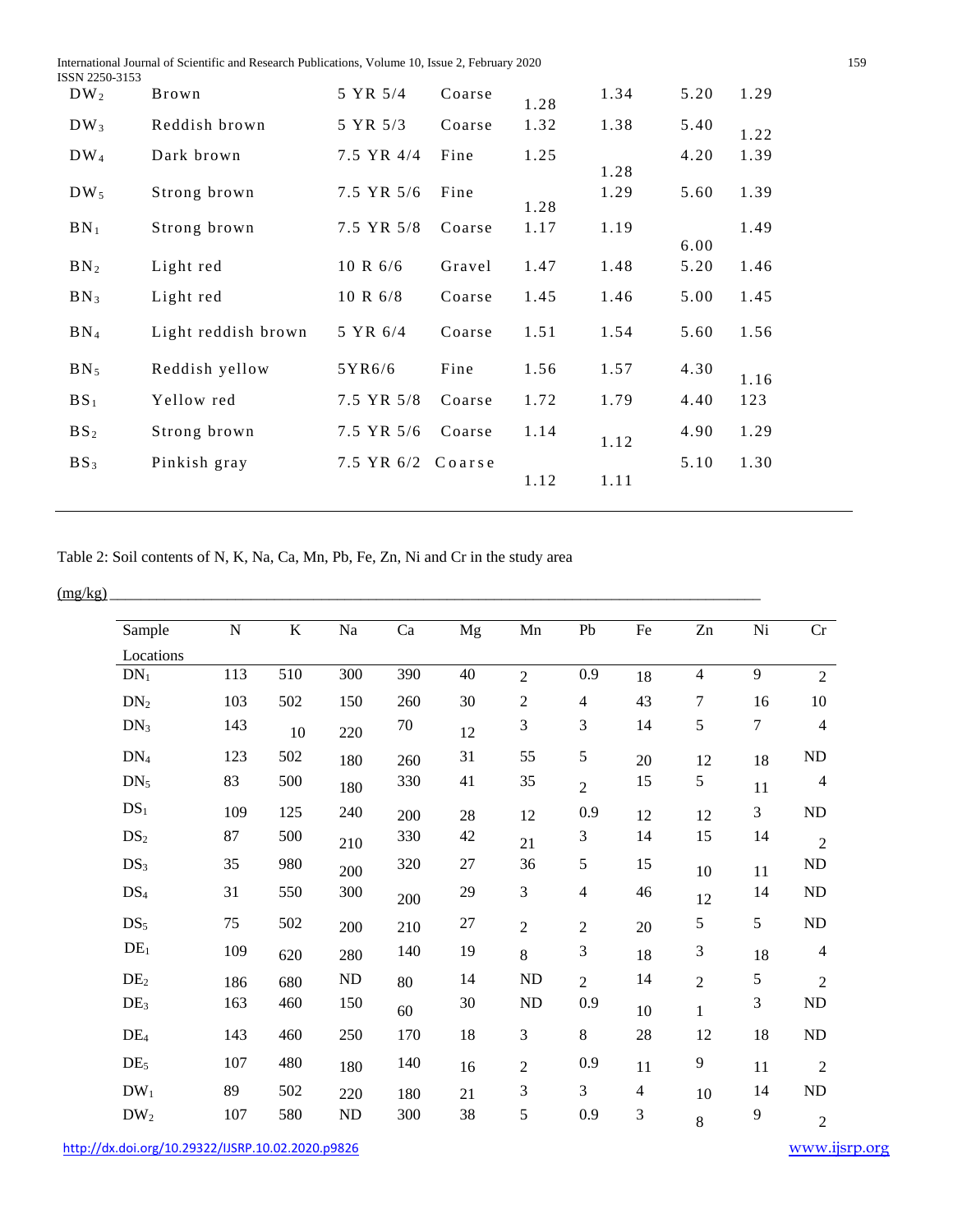International Journal of Scientific and Research Publications, Volume 10, Issue 2, February 2020 160 ISSN 2250-3153

| $DW_3$          | 111 | 415 | m   | 260 | 39 | 17             | $\overline{c}$ | 9              | 10             | 7      | $\overline{2}$ |
|-----------------|-----|-----|-----|-----|----|----------------|----------------|----------------|----------------|--------|----------------|
| $DW_4$          | 109 | 320 | 60  | 130 | 18 | $\mathfrak{2}$ | 3              | 39             | 7              | 5      | 4              |
| $DW_5$          | 123 | 502 | 240 | 200 | 24 | $\,8\,$        | 7              | 72             | 8              | 20     | ND             |
| BN <sub>1</sub> | 85  | 460 | 260 | 390 | 40 | $\overline{2}$ | 0.9            | 20             | 6              | 18     | $\overline{2}$ |
| BN <sub>2</sub> | 63  | 502 | 200 | 210 | 28 | 3              | $\,8\,$        | 44             | 7              | 29     | $\rm ND$       |
| BN <sub>3</sub> | 73  | 680 | 50  | 170 | 16 | ND             | $\overline{2}$ | 21             | 8              | 14     | $\overline{2}$ |
| BN <sub>4</sub> | 91  | 574 | 80  | 200 | 28 | ND             | $\overline{2}$ | 10             | 5              | 11     | $\overline{2}$ |
| BN <sub>5</sub> | 103 | 502 | 100 | 260 | 31 | $\overline{c}$ | $\,8\,$        | 24             | <b>ND</b>      | 32     | ND             |
| BS <sub>1</sub> | 109 | 590 | 240 | 140 | 16 | 3              | 5              | 29             | $\overline{4}$ | $\tau$ | ND             |
| BS <sub>2</sub> | 81  | 306 | 50  | 160 | 19 | 5              | 5              | 18             | 3              | 7      | $\overline{4}$ |
| BS <sub>3</sub> | 73  | 304 | 110 | 470 | 24 | 3              | $\overline{2}$ | $\overline{4}$ | $\overline{2}$ | 5      | ND             |
| BS <sub>4</sub> | 72  | 240 | 112 | 280 | 21 | <b>ND</b>      | $\overline{2}$ | <b>ND</b>      | 6              | 11     | $\overline{2}$ |

## Table 1 Continued

| abie i Continued |                     |            |                 |      |      |      |      |
|------------------|---------------------|------------|-----------------|------|------|------|------|
| BS <sub>4</sub>  | Light reddish brown | $5YR6/3$   | Fine            | 1.21 | 1.21 | 5.30 | 1.43 |
| BSs              | Brown               | 7.5 YR 4/4 | Coarse          | 1.26 | 1.27 | 4.50 | 1.38 |
| BE <sub>1</sub>  | Yellowish red       | SYR 4/6    | Coarse          | 1.51 | 1.55 | 5.10 | 1.82 |
| BE <sub>2</sub>  | Light brown         | 7.5 YR 6/4 | Coarse          | 1.47 | 1.50 | 5.20 | 1.28 |
| BE <sub>3</sub>  | Strong brown        | 7.5 YR 5/6 | Coarse          | 1.51 | 1.54 | 5.50 | 0.60 |
| BE <sub>4</sub>  | Strong brown        | 7.5 YR 5/8 | Coarse          | 1.56 | 1.62 | 4.90 | 0.55 |
| BE <sub>5</sub>  | Strong brown        | 7.5 YR 5/6 | Fine            | 2.50 | 2.60 | 5.20 | 0.56 |
| BW <sub>1</sub>  | Reddish yellow      | 5 YR 6/5   | Gravel          | 2.63 | 2.74 | 5.30 | 1.10 |
| BW <sub>2</sub>  | Reddish brown       | 5 YR 4/4   | Sandy           | 1.72 | 1.67 | 4.90 | 1.29 |
| $BW_3$           | Strong brown        | 7.5 YR 5/6 | Coarse          | 1.66 | 1.63 | 5.00 | 0.36 |
| $BW_4$           | Strong brown        | 7.5 YR 5/8 | Coarse          | 1.47 | 1.44 | 4.90 | 0.58 |
| $BW_5$           | Dark brown          | 7.5 YR 4/4 | Fine            | 1.96 | 1.90 | 5.90 | 0.59 |
| $MN_1$           | Light brown         | 7.5 YR 6/5 | Coarse          | 1.85 | 1.88 | 5.50 | 1.16 |
| $MN_2$           | Brown               | 7.5 YR 5/4 | Coarse          | 1.81 | 1.88 | 5.10 | 1.23 |
| $MN_3$           | Pink                | 7.5 YR7/4  | $\sqrt{C}oarse$ | 2.08 | 2.12 | 6.80 | 0.42 |
| $MN_4$           | Light brown         | 7.5 YR 6/4 | Coarse          | 1.96 | 2.04 | 5.40 | 1.68 |
| $MN_5$           | Pink                | 7.5 YR 8/4 | Silt            | 1.28 | 1.33 | 5.10 | 1.88 |
| $MS_1$           | Dark brown          | 7.5 YR 6/3 | Coarse          | 1.42 | 1.48 | 5.40 | 0.81 |
| MS <sub>2</sub>  | Light brown         | 7. SYR 6/6 | Coarse          | 1.66 | 1.69 | 5.30 | 0.78 |
| MS <sub>3</sub>  | Brown               | 7.5 YR 5/2 | Coarse          | 1.47 | 1.56 | 6.00 | 0.93 |
| MS <sub>4</sub>  | Brown               | 7.5 YR 5/4 | Coarse          | 1.72 | 1.79 | 5.80 | 0.64 |
| MS <sub>5</sub>  | Strong brown        | 7.5 YR 5/8 | Gravel          | 1.61 | 1.68 | 5.60 | 0.31 |
| ME <sub>1</sub>  | Yellowish red       | 5 YR 5/6   | Coarse          | 1.66 | 1.71 | 6.70 | 0.51 |
| ME <sub>2</sub>  | Light brown         | 7,5 YR 6/4 | Coarse          | 1.72 | 1.70 | 6.00 | 0.66 |
|                  |                     |            |                 |      |      |      |      |

<http://dx.doi.org/10.29322/IJSRP.10.02.2020.p9826> [www.ijsrp.org](http://ijsrp.org/)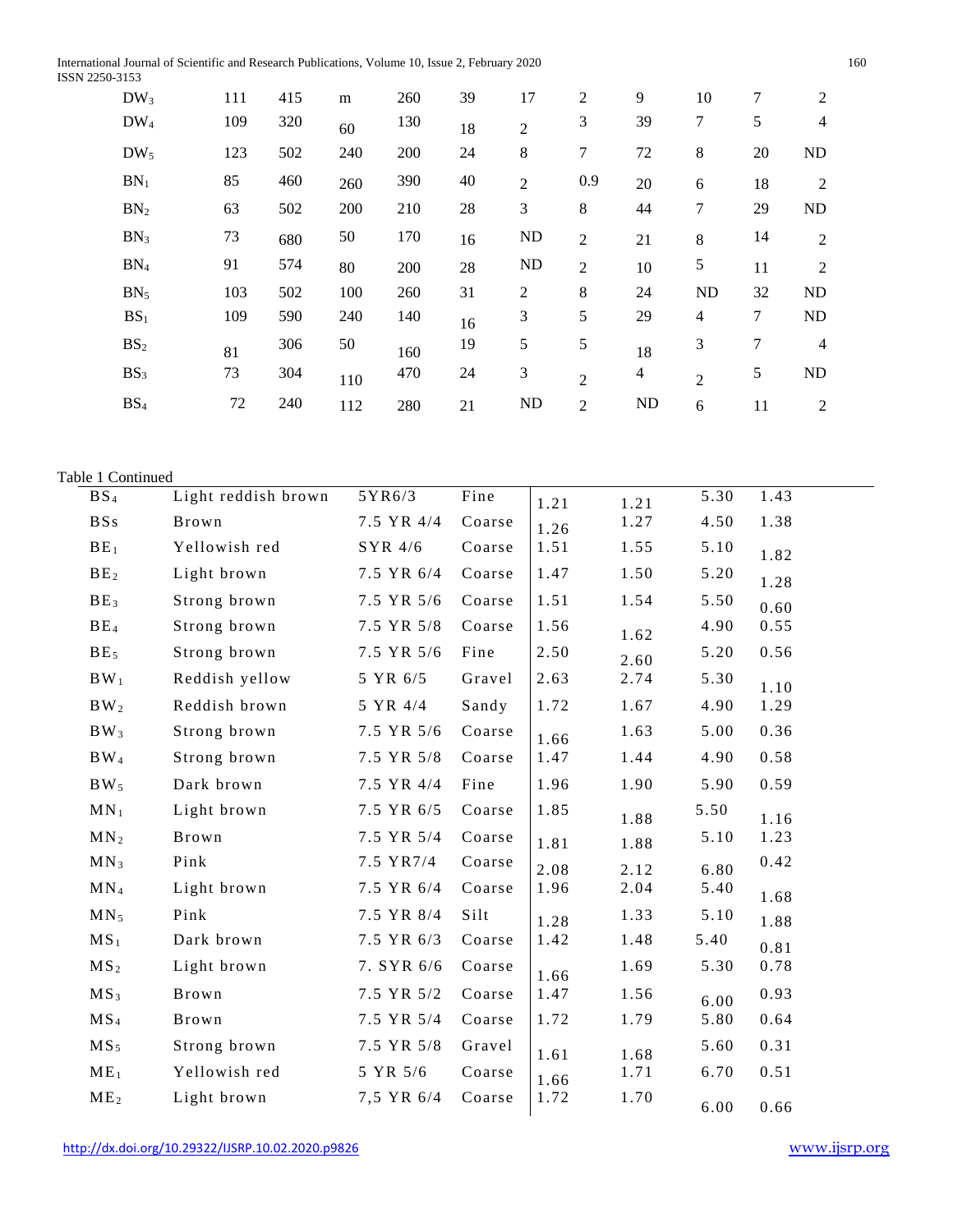International Journal of Scientific and Research Publications, Volume 10, Issue 2, February 2020 161

| ISSN 2250-3153  |                     |            |        |      |      |      |      |
|-----------------|---------------------|------------|--------|------|------|------|------|
| ME <sub>3</sub> | Weak red            | 2.5 YR 5/2 | Gravel | 1.78 |      | 6.90 |      |
|                 |                     |            |        |      | 1.82 |      | 0.86 |
| ME <sub>4</sub> | Light reddish brown | 5 YR 6/3   | Coarse | 1.69 | 1.72 | 6.40 | 1.04 |
|                 |                     |            |        |      |      |      |      |
| ME <sub>5</sub> | Dark brown          | 7.5 YR 4/4 | Gravel | 1.72 | 1.91 | 5.40 | 0.57 |
|                 |                     |            |        |      |      |      |      |
| MW <sub>1</sub> | Light reddish brown | 5 YR 6/4   | Coarse | 1.32 | 1.38 | 5.80 | 0.60 |
|                 |                     | SYR 7/4    |        | 1.47 |      |      |      |
| $Mw_2$          | Reddish yellow      |            | Coarse |      | 1.52 | 6.10 | 0.58 |
| MW <sub>3</sub> | Pinkish gray        | 7.5 YR 7/3 | Coarse | 1.56 | 1.59 | 4.90 | 0.51 |
| MW <sub>4</sub> | Strong brown        | 7.5 YR 5/8 | Fine   | 1.92 |      | 5.20 | 1.29 |
|                 |                     |            |        |      | 2.00 |      |      |
| MW <sub>5</sub> | Light brown         | 7.5 YR 6/4 | Coarse | 1.56 | 1.58 | 6.60 | 1.17 |
|                 |                     |            |        |      |      |      |      |

#### **IV. Discussion**

This project was designed to quantify the mineral elements of soils in three local government areas namely: Donga, Bali and Mutum-Biyu, Local government area respectively of Taraba State. The physical properties of the soils determined were colour, pH, conductivity, density, and specific density and texture while chemical elements were N, K, Na, Ca, Mn, Pb, Fe, Zn, Ni, Cr and Cu. The results of the physical properties were as present in Table 1.

The first letters in the sample codes refer to Donga (D), Bali (B) and Mutum-Biyu (M); the second letters refer to geographical direction and the number 1 to 5 sampling location along each direction

The colour results of the soil colour were as presented in Table 1. Samples  $DE_2$ ,  $DW_2$ ,  $DW_3$ ,  $BS_4$ ,  $BW_2$  and  $MS_1$  were found to be reddish brown which suggest the presence of iron oxides with such colour, for example, haemitite is red while magnetite is brown in colour (Brady and Weil, 2002). Samples  $DN_3$  and  $ME_3$  showed weak red coloration and sample  $BN_2$ , and  $BN_3$  light red colouration which were perhaps due to the presence of haemitite. Dark reddish brown colour of samples  $DE_3$ ,  $DE_5$  may be due to organic humus.

Samples DW<sub>2</sub>, BS<sub>5</sub>, MN<sub>2</sub>, MS<sub>4</sub>, MS<sub>3</sub> showed brown colouration. Strong brown colouration was observed in sample DW<sub>5</sub>, BN<sub>7</sub>, BS<sub>2</sub>,  $BE_3$ ,  $BE_4$ ,  $BE_5$ ,  $BW_3$  and  $BW_4$ . Sample  $DN_1 DS_3$ ,  $DW_4$ ,  $BW_5$  and  $ME_5$  showed dark brown colouration,  $DE_2$ ,  $MN_4$ ,  $MS_2$ ,  $ME_2$  and  $MW<sub>4</sub>$  showed light brown colour while sample  $BS<sub>1</sub>$ , showed yellowish brown. These colours were perhaps due to the presence of brown colour of magnetite (Sakar et al., 2001).

Light reddish brown colouration was observed in samples  $DN_2$ ,  $DS_2$ ,  $BN_4$ , 684,  $ME_4$  and  $MW_1$ , while samples  $BS_1$ ,  $BE_1$  and  $ME_1$ showed, yellowish red and samples  $DE_1$ ,  $BN_5$ ,  $BW_1$  and  $MW_2$  showed reddish yellow colouration. These colours were perhaps due to the presence of haemitite and brown colour of haemitites, the yellow colour of goethite and the red colour of haemitite, and the presence of the red of magnetite and the yellow of goethite respectively. Pinkish gray colour was observed in sample  $DN_4$  and  $BS_2$ while samples DE<sub>4</sub> showed reddish gray colourations which were due to the removal of free iron under reducing conditions (Brady, 2002).

The pH values of the soil samples were as given in Table 1. It ranged from 4.10 to 6.90. Samples  $DN_1$  and  $ME_3$  had the highest but same pH value of 6.90, while sample DN<sub>5</sub> with the lowest pH value of 4.10. The ranges are within the acidic region. This shows that the soil samples from the three study area (Donga, Bali and Mutum-Biyu) were predominantly acidic in nature.

The conductivity values of the samples presented in Table 1 ranged soil sample from 0.31 x 103 to 2.20 x 10~3 uS/cm. The highest and lowest were found value, in samples  $DN_4$  and  $MS_5$ , respectively. The high conductivity of the  $DN_4$  sample may be due to high concentrations of mobile ions or leached substances while the low conductivity value of sample  $MS_5$  may be due to low concentration of conducting ions.

The results of densities and specific gravities are shown on Table

1. The range of the soil sample density is from 1.12 to 2.63g/cm3 marked by samples  $BS_3$  and  $BW_1$  respectively. For specific gravity, the range for the soil samples were from 1.11 to 2.74 also marked by the same samples  $(BS<sub>3</sub>$  and  $BW<sub>1</sub>$ ) respectively. Soils with densities and specific gravities above 1.7 may be sandy soils, in which organic matters are low or continuous tillage of land might have been experienced for longer time (Brady and Weil, 2002).

Soils with high densities have high compactibility which inhibits the easy penetration of roots to the ground and also does not permit movement of water easily on the soil (Kennedy, 1980).

The Calcium contents of the soil sample ranged from 70- 470mg/kg as compared to the magnesium range from 12-68mg/kg. The highest values for both calcium and magnesium were found in sample

 $BS_3$  (470mg/kg) and MW<sub>2</sub> (68mg/kg) respectively. The sodium content ranged from 10-310mg/kg while potassium ranged from 2-415 mg/kg. The highest sodium value was obtained in sample  $BS_5$ ,  $BE_5$  and MW<sub>5</sub>.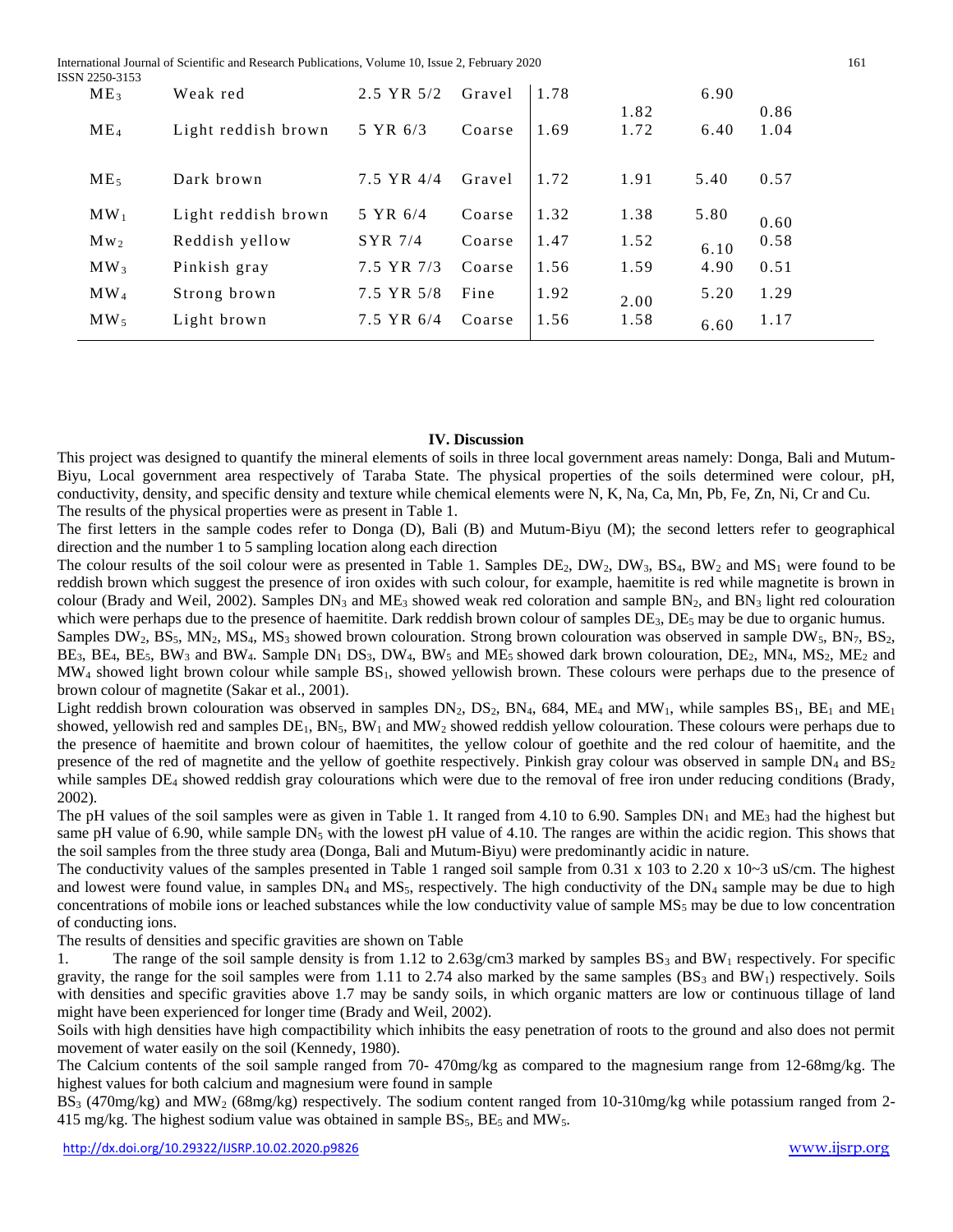International Journal of Scientific and Research Publications, Volume 10, Issue 2, February 2020 162 ISSN 2250-3153

Sodium was not detected in samples  $DE_2$ ,  $DW_2$ ,  $DW_3$ ,  $BE_2$  and  $BE_4$ . Potassium was not detected in samples  $BW_4$  and BW5 only while manganese was not-detected in samples  $DE_2$ ,  $DE_3$ ,  $BN_3$ ,  $BN_5$ ,  $BW_5$ ,  $BW_5$ ,  $MN_7$ ,  $MN_3$ ,  $ME_2$ ,  $ME_3$  and  $MW_5$ . Lead was not detected in  $MN_1$ ,  $MN_2$ ,  $MW_3$  and  $MW_5$ ,

Copper was not detected in any of the samples analysed. Chromium was not detected in most of the samples namely samples but found only in samples  $MW_5$  (14 mg/kg),  $MW_4$  (13) and  $BE_3$ ,  $DN_5$ ,  $DE$ ,  $DW_4$  and  $BS_2$  (4 mg/kg). The lowest detectable concentration was  $2mg/kg$  found in MW<sub>3</sub>, ME<sub>1</sub>, MS<sub>5</sub>, DE<sub>5</sub>, DE<sub>2</sub>, DS<sub>2</sub> and DN<sub>1</sub>

The iron concentration for Donga soil samples  $(DN_1-DN_5)$  ranged from 3 to 72mg/kg; the highest and lowest value in DW<sub>5</sub> and DW<sub>2</sub>, respectively.

The value for Bali soils  $(BN_1-BW_5)$  ranged from 4 to 96mg/kg. The highest and lowest values were found in BW<sub>5</sub> and BS<sub>3</sub> but BS<sub>4</sub> and BW<sub>5</sub> samples did not show detectable amount of the metal. The Mutum-Biyu ( $MN_1$  -  $MW_5$ ) values ranged from 8 to 47uni.ts with the highest and lowest

detectable values in  $MN_1$  and  $MS_2$  respectively. The range values for Zn, etc are shown in Table 2.

The order of contents of the metals in the study area is  $Fe > Ni > Zn > Cr > Cu$ .

In terms of the three Local Government Areas studied, the orders are

- a) Fe: Bali > Donga > Mutum-Biyu
- b) Zn: Donga > Bali and Mutum-Biyu
- c) Ni: Bali > Mutum-Biyu > Donga
- d) Cr: Mutum-Biyu > Donga > Bali
- e) N: Donga > Bali > Mutum-Biyu
- f)  $K : \text{Donga} > \text{Bali} > \text{Mutum-Bivu}$
- g) Na: Donga > Bali > Mutum-Biyu
- h) Mg: Mutum-Biyu > Bali > Donga
- i) Mn: Donga > Bali > Mutum-Biyu
- j) Pb: Bali > Donga > Mutum-Biyu

Bali study area had the highest contents of Fe, Pb and Ni but the least value of Cr.

## **V. Conclusion**

Results of the soil sample analyses showed the presence of Fe, Zn, Ni, Cr, N, K, Na, Mg, Mn and Pb respectively. Only Cu was not detected in any of the soil samples. The results showed, a decreasing order:  $K > Ca > Na > N > Fe > Mg > Mn > Ni > Cr > Pb$ . Also, the colours of the soil samples were between brown, red and yellow suggesting high iron contents. The pH values of the soil samples ranged from 4.10 to 6.90 and indicate them to be acidic with the highest value in samples  $DN_1$  and  $ME_3$  while the lowest value in DN5. pH 4.10 to 6.90 shows that soil samples from Donga, Bali and Mutum-Biyu are predominantly acidic in nature. Soil pH ranges of 5.5 to 6.5 perhaps 7.0 provide most satisfactory plant nutrients level overall (Brady, 2002). pH below 5.5 is said to be toxic to plant. By implication, it means the studied areas, with pH 4.10 to 6.90, are productive in terms of pH for the growth of crops.

## **VI. Acknowledgement**

Authors acknowledge the support of all the local farmers in Donga, Bali and Mutum-Biyu Local Government Areas

## **References**

- [1] Anyakoha, M.W. (1999) 'New School Physics, Africa Publisher Ltd, Onitsha, Nigeria, p 150-152.
- [2] Association of Official Agricultural Chemist, AOAC (1970), 'Official Methods of Analysis5, Macmillan Publishers Ltd, London, U.K. P95, 250-257.
- [3] Brady, N.C. (2000), The Nature and Properties of Soil5, Low Price Ed., Twelfth Ed., Pearson Education Inc. Singapore, P18- 20,122-133,
- [4] Brewer, R. (1964), 'Fabric and Mineral Analysis of Soil5, John Wiley and Sons Ltd., New York, U.S.A. P.172-174.
- [5] Brevik, E.C. (2002),'Soil Classification in Geology Textbook5, Journal of Geosciences Education 50:539.
- [6] Bigham, J.M. and Ciolkosz, E.J. (Ed.), 1993. 'Soil Colour5, Special Publication No. 31, Madison, Soil Science Society of America.
- [7] Britannica Encyclopaedia (2006), Soil Chemistry. Retrieved on Website www.Britannica.com. 15/12/2006.
- [8] Buol, S.W., Hole, F.D. & M°cracken, R.J. (1973), 'Soil Genesis and Classification5, First Amen Inc. Iowa State University Press. P140-141
- [9] Burns, R.C. and Hardy, R.W.F. (1975), 'Nitrogen Fixation in Bacteria and Higher Plants, Springer-Verlag Ltd. Berlin, Germany p 60-61
- [10] Cogger, C. and Duxxbury, J.M. (1984), 'Factors Affecting Loss from Cultivated Organic Soils5, Journal on Environmentals. 13: 111-114.
- [11] De Angelis (1975), 'Pedriatric Primary care5, 2nd Edition, little Brown and co. Inc. London P 200.